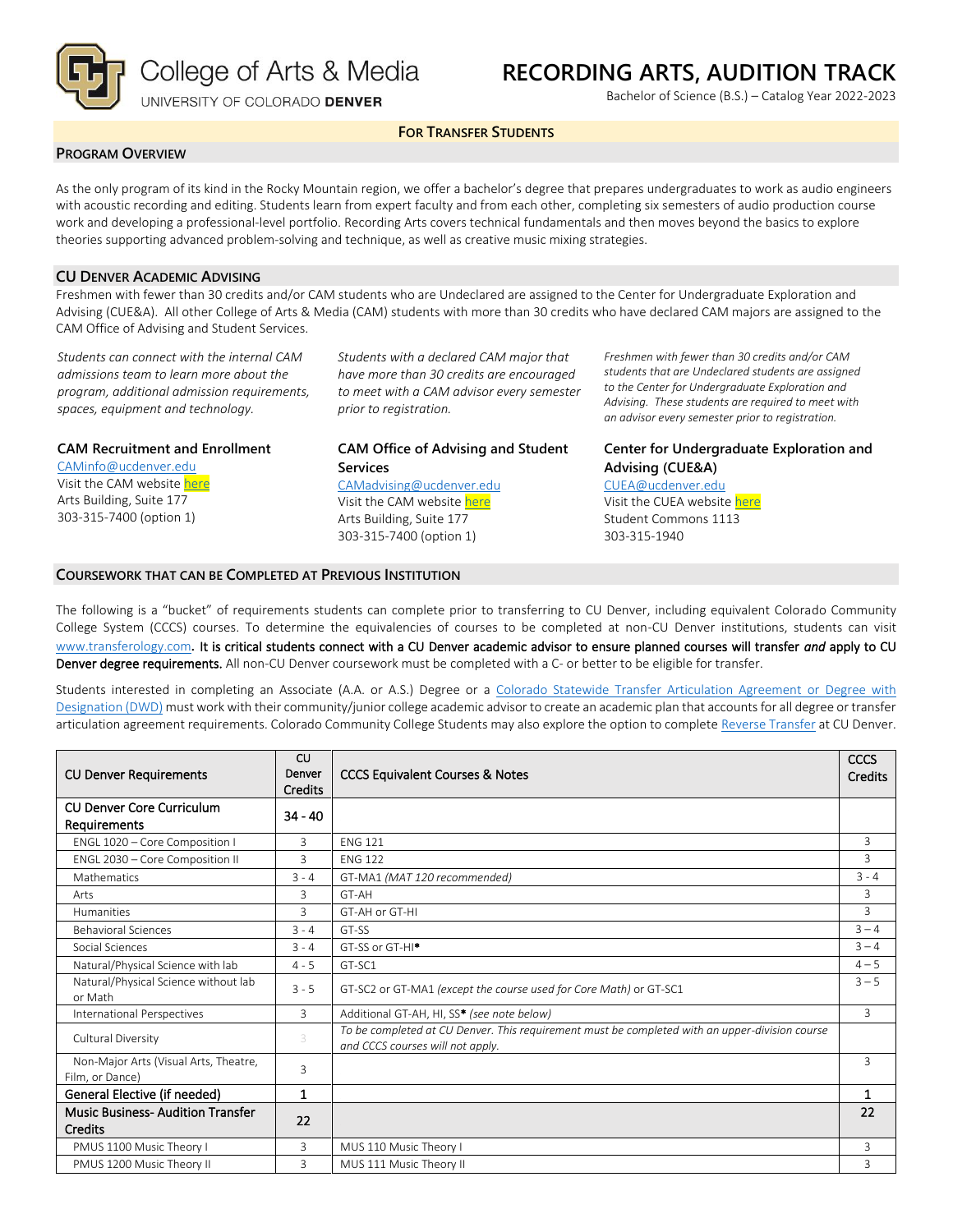

College of Arts & Media

# **RECORDING ARTS, AUDITION TRACK**

Bachelor of Science (B.S.) – Catalog Year 2022-2023

UNIVERSITY OF COLORADO DENVER

| <b>FOR TRANSFER STUDENTS</b>                                                                         |                                        |                                           |                |  |
|------------------------------------------------------------------------------------------------------|----------------------------------------|-------------------------------------------|----------------|--|
| PMUS 1110 Ear Training and Sight<br>Singing I                                                        |                                        | MUS 112 Ear Training/Sight-singing I Lab  |                |  |
| PMUS 1210 Ear Training and Sight<br>Singing II                                                       |                                        | MUS 113 Ear Training/Sight-singing II Lab |                |  |
| Music History Elective                                                                               | 3                                      | Consult CAM Advising for options.         | 3              |  |
| PMUS 1023 Piano Class I                                                                              |                                        | MUS 131 Music Class I                     | $\mathfrak{D}$ |  |
| PMUS 1024 Piano Class II                                                                             |                                        | MUS 132 Music Class II                    |                |  |
| <b>Fnsemble</b>                                                                                      |                                        | MUS 151 Ensemble I                        |                |  |
| Fnsemble                                                                                             |                                        | MUS 152 Ensemble II                       |                |  |
| PMUS 2100 Music Theory III                                                                           | 3                                      | MUS 210 Music Theory III                  | $\mathcal{P}$  |  |
| PMUS 2110 Ear Training and Sight<br>MUS 212 Advanced Ear Training/Sight-singing I Lab<br>Singing III |                                        |                                           |                |  |
| Music Electives                                                                                      | Consult CAM Advising for options.<br>3 |                                           | $\mathbf{R}$   |  |
| Total<br>57-63                                                                                       |                                        |                                           |                |  |

\*If students receive an Associate's of Arts degree from a Colorado Community College, they are not required to complete the International Perspectives Core Requirement.

\*\*The number of elective hours needed depends on how many extra transfer credits a student transfers into CU Denver with.

#### *\**The applicability of Guaranteed Transfer (GT Pathways) courses to specific CU Denver Core Curriculum requirements requires completion of a block of five courses: two GT-AH course; one GT-HI course; one GT-SS course; and one additional GT-AH, GT-HI, or GT-SS course.

### **SAMPLE PLAN – COURSEWORK TO BE COMPLETED AT CU DENVER**

Based on successful completion of 60 applicable transfer credits including the complete "bucket" of requirements outlined above, students would have the following remaining to complete at CU Denver. At CU Denver, students must tailor this plan based on the evaluation of previously completed college coursework (e.g., AP, IB, CLEP, dual/concurrent enrollment, and transfer credit), course availability, individual preferences related to course load, summer term courses, part-time or full-time student status, or add-on programs such as minors or double-majors.

| Year | Fall                                     |  |  |  |
|------|------------------------------------------|--|--|--|
|      | MUSC 1541 Audio Production I (Fall only) |  |  |  |
|      | MUSC 1542 Audio Production Lab           |  |  |  |
|      | MUSC 2700 Intro to Music Business        |  |  |  |
|      | PMUS 1 Applied Music #1                  |  |  |  |
|      | PMUS 1500 General Recital #1             |  |  |  |
|      | PMUS 1470 Performance Practice Ensemble* |  |  |  |
|      | PMUS 1025 Piano Class III                |  |  |  |
|      | <b>Total Credit Hours</b>                |  |  |  |

| Fall                                     | <b>CRS</b> | Spring                                                  | CRS |
|------------------------------------------|------------|---------------------------------------------------------|-----|
| MUSC 1541 Audio Production I (Fall only) |            | MUSC 1560 Audio Production II (Spring only)             |     |
| MUSC 1542 Audio Production Lab           |            | MUSC 1800 Accoustics for Audio Production (Spring only) |     |
| MUSC 2700 Intro to Music Business        |            | PMUS 2200 Jazz Theory (Spring only)                     |     |
| PMUS 1____ Applied Music #1              |            | PMUS 1026 Piano Class IV (Spring only)                  |     |
| PMUS 1500 General Recital #1             |            | PMUS 1_____ Applied Music #2                            |     |
| PMUS 1470 Performance Practice Ensemble* |            | PMUS 1500 General Recital #2                            |     |
| PMUS 1025 Piano Class III                |            | Ensemble #2                                             |     |
| Total Credit Hours                       | 11         | <b>Total Credit Hours</b>                               | 13  |

| $\sim$<br>Year | Fall                                                |  |  |  |
|----------------|-----------------------------------------------------|--|--|--|
|                | MUSC 2580 Audio Production III (Fall only)          |  |  |  |
|                | MUSC 2550 Critical Listening (Fall only)            |  |  |  |
|                | MUSC 3210/3220 Music Marketing OR Artist Management |  |  |  |
|                | Applied Music #3<br>PMUS <sub>2</sub>               |  |  |  |
|                | PMUS 1500 General Recital #3                        |  |  |  |
|                | Ensemble #3                                         |  |  |  |
|                |                                                     |  |  |  |
|                | <b>Total Credit Hours</b>                           |  |  |  |

| Fall                                                | <b>CRS</b> | Spring                                                  | CRS |
|-----------------------------------------------------|------------|---------------------------------------------------------|-----|
| MUSC 2580 Audio Production III (Fall only)          |            | MUSC 2590 Mastering and Adv Digital Audio (Spring only) |     |
| MUSC 2550 Critical Listening (Fall only)            |            | MUSC 3530 Live Sound (Spring only)                      |     |
| MUSC 3210/3220 Music Marketing OR Artist Management |            | Applied Music #4<br>PMUS 2                              |     |
| PMUS 2 Applied Music #3                             |            | PMUS 1500 General Recital #4                            |     |
| PMUS 1500 General Recital #3                        |            | Ensemble #4                                             |     |
| Ensemble #3                                         |            | <b>CORE Cultural Diversity</b>                          |     |
|                                                     |            | SOPHOMORE ASSESSMENT & PIANO PROFICIENCY                |     |
| Total Credit Hours                                  | 12         | <b>Total Credit Hours</b>                               |     |

|          | Fall                                          | <b>CRS</b> | Spring                                           | CR |
|----------|-----------------------------------------------|------------|--------------------------------------------------|----|
| $\sim$   | MUSC 3505 Audio Post Production I (Fall only) |            | MUSC 4580 Audio Production Seminar (Spring only) |    |
| <u>ജ</u> | Recording Arts Elective                       |            | Recording Arts Elective                          |    |
|          | PMUS 3832 Music in Culture                    |            |                                                  |    |
|          | <b>Total Credit Hours</b>                     |            | <b>Total Credit Hours</b>                        |    |

\*PMUS 1470 Performance Practice Ensemble must be completed in the student's first or second semester at CU Denver.

*The Recording Arts program cannot be completed in fewer than 6 semesters. Please consult CAM advising to determine the appropriate timeline and courseload.*